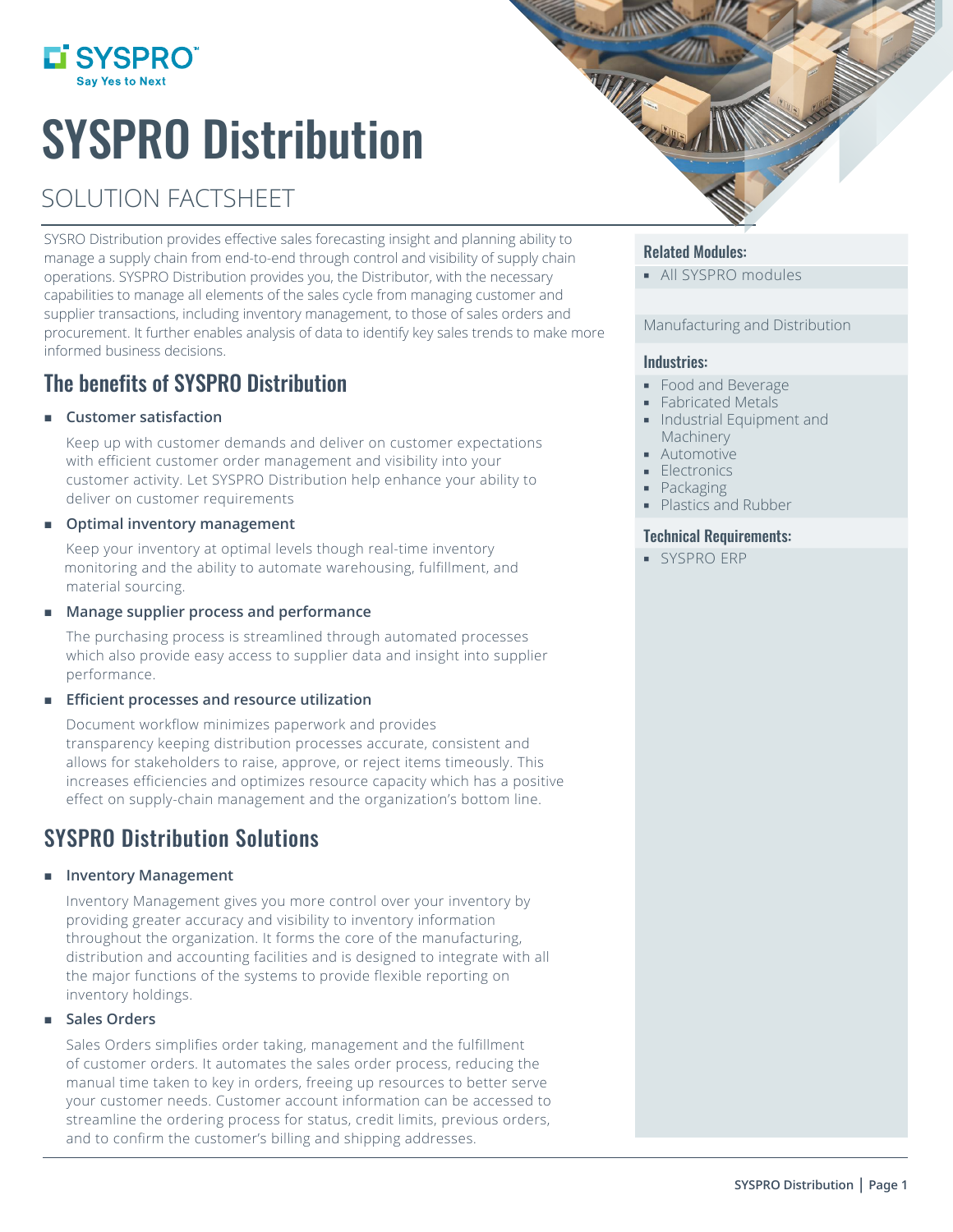## **Purchase Orders**

Purchase Orders provides you with the functionality to simplify your Purchasing and Receiving processes while ensuring greater order accuracy. It also enables the monitoring of the incoming quality, stock accuracy, lead times and cost of purchases, while providing a comprehensive supplier performance analysis.

## **Sales Analysis**

Sales Analysis provides insight into sales activities to improve sales profitability and provide information for sales forecasting and planning on a number of levels. It also assists in determining the extent to which a sales force has met its sales objectives through the provision of analysis on how well salespeople and product groups are performing compared to budgets available.

## **Counter Sales**

Counter Sales facilitates efficient over-the-counter sales transactions, by enabling the receipt of payments and deposits at the point of transaction. Similar to a retailer that has a point-of-sale register, the counter sales process within SYSPRO will support walk-up cash, credit card and on-account sale transactions, and integrate the cash draw with end of day reconciliation.

# SYSPRO Distribution+

SYSPRO Distribution+ is a supply chain management solution that provides the ability to track and trace batches and serials, programmatically balance demand with supply, manage elaborate sales orders and releases, account for inbound freight costs, manage promotions, optimize stock levels, and process returns from customers and to suppliers. It is suitable and caters for multisite and international operations.

SYSPRO Distribution+ allows for more dynamic and integrated transactions and interactions with the supply-chain, enabling greater control over operations for effective business management and customer satisfaction.

## The benefits of SYSPRO Distribution+

### **EXECTE Create more resilient supply chains**

Improve resilience and profitability through intelligent supply chain planning and execution. Calculating supplier requirements and ensuring that the right levels of inventory and raw materials are delivered, in the right quantities, quality and at the right cost.

### **Resolve product quality issues and accelerate time to market**

Accelerate innovation and respond quickly to quality issues, changing customer specifications, and obsolete parts to ensure compliance and mitigate delays.

## **Simplifies supply-chain collaboration**

Make working together across different locations and collaborating with the supply chain easy with the ability to share and access data in real-time from anywhere with proactive security measures that protect data

## **EXECTE Create more resilient supply chains**

Improve resilience and profitability through intelligent supply chain planning and execution. Calculating supplier requirements and ensuring that the right levels of inventory and raw materials are delivered, in the right quantities, quality and at the right cost.